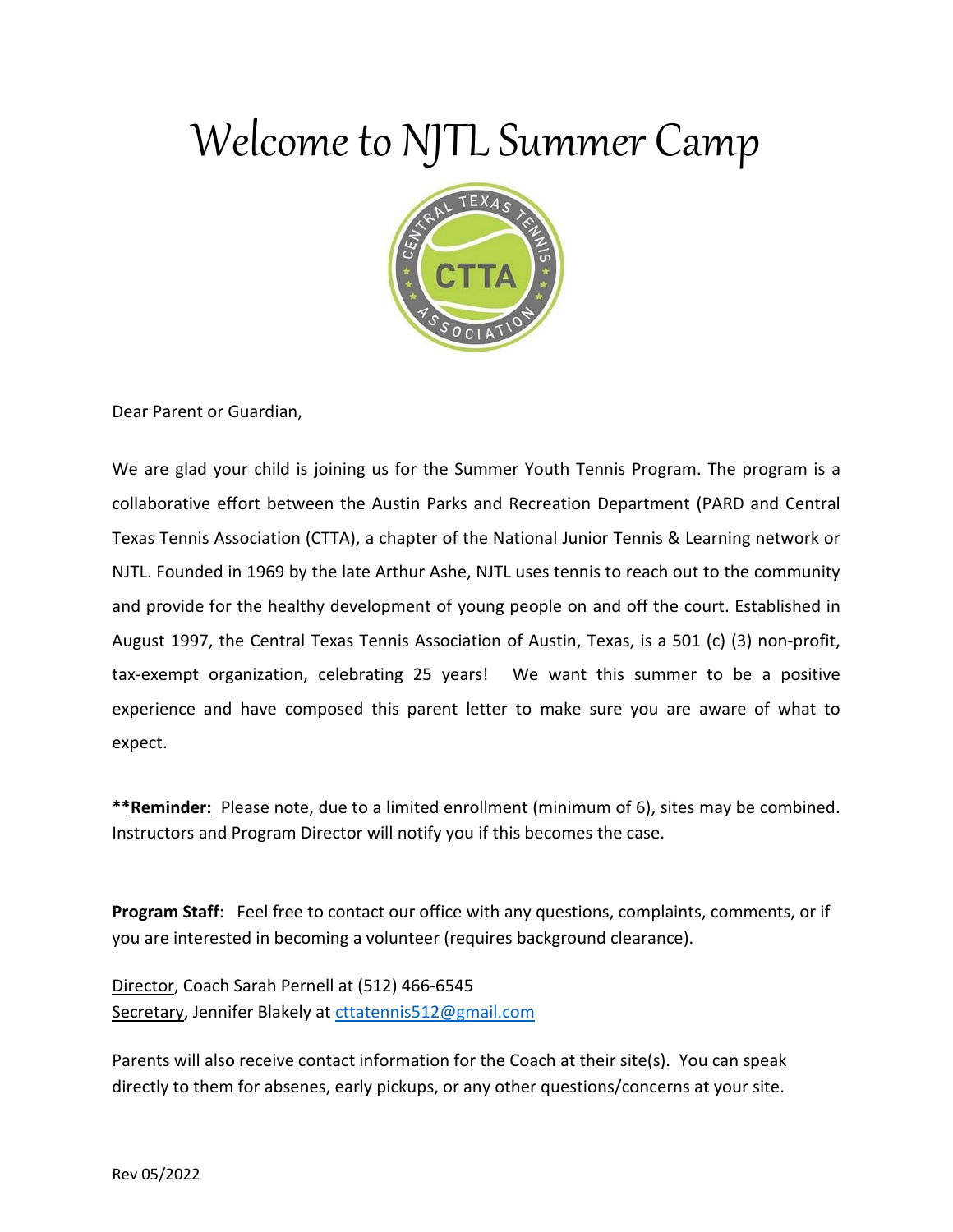

**Registration Policy**: Each student must be registered prior to beginning class. Online registration and downloadable form are available at [www.cttatennis.org.](http://www.cttatennis.org/) Students must have all required paperwork submitted along with payment by the end of the first week of class.

**For Class**: Students must wear tennis shoes and comfortable clothes for tennis class. Sunscreen, hats, and refillable water bottle to help deal with the heat. Using the restroom prior to class time is advised. Equipment is provided for use during class. Please label racquets and any other personal items with student's name.

#### **Schedule (sites may vary slightly based on days/times)**

- Check-in (free playtime)
- Warm-up, icebreaker activities
- Skills Development
- Break
- Skills Development
- Snack & Free Play
- Clean-up & Dismissal

#### **ATC Schedule -ALL DAY CAMP- (sites may vary slightly based on days/times)**

- Check-in (free playtime)
- Warm-up, icebreaker activities
- Skills Development
- Wiggle Time (Cool down activity)
- Snack & Free Play
- Warm-up, icebreaker activities
- Skills Development
- Break
- ACTIVITY (See below)
- Clean Up & Dismissal

#### **Daily Activity (all day camp)**

| Monday    | Nature Walk                     |
|-----------|---------------------------------|
| Tuesday   | Bike Ride (some bikes provided) |
| Wednesday | Science Club                    |
| Thursday  | Arts & Crafts                   |
| Friday    | <b>Water Fun</b>                |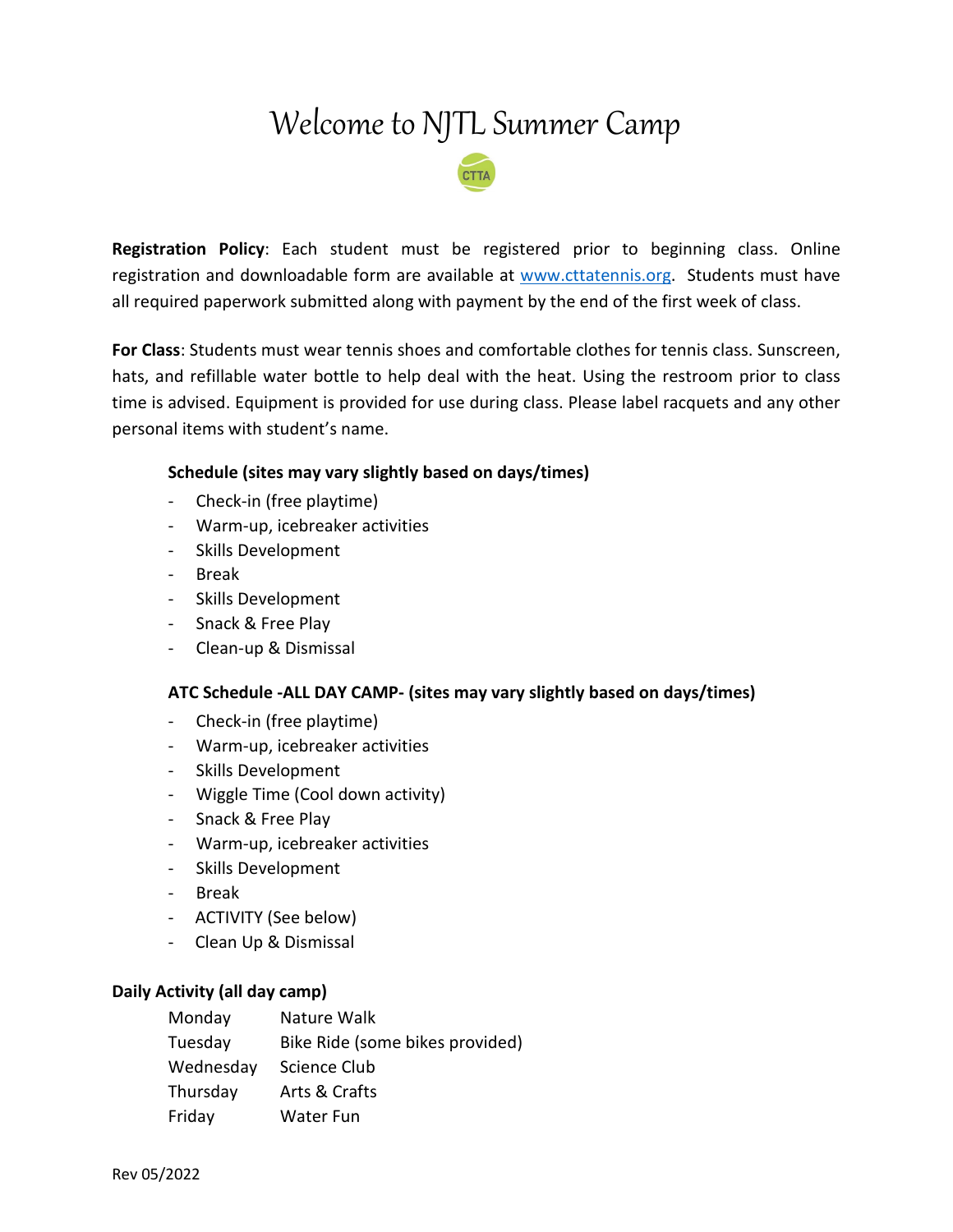**Drop-Off & Pick-Up Policy**: Children must be signed in & out by parent or guardian daily. Pick up should be on time at the end of their designated class time. The tennis instructors supervise students during tennis class only and cannot be responsible for students outside of class. Late pick-ups should be coordinated with instructor. Parents are welcomed to watch classes from outside of the court area but should not interfere with the class. Only cleared volunteers may assist instructor with the children.

**Behavior**: Maintaining a safe and positive environment is a priority. If a student becomes a consistent problem in class, the parent or guardian will be notified, and child may be dismissed.

**T-Shirts**: As part of registration fee, students will receive one program t-shirt during the summer, even if he or she attends both sessions. Program t-shirts must be worn during fieldtrips or other special scheduled days. Site instructor will notify students and parents during those times.

**Lunch/Snacks:** Each site will set aside a time for students to have a morning and afternoon snack provided by CTTA. Students may also bring snacks at their discretion. Some sites have an indoor lunch program provided by the City of Austin. Speak with your instructor for more details. For sites without a lunch program, students will be responsible for their own lunch.

**Rain Policy**: In case of rain, that makes the tennis courts wet and therefore unplayable, class will not be held. Classes resume regular schedule as soon as possible and classes cancelled due to weather can be made up on a different day/site or session. Coaches and staff will do their best to notify Parents/Guardians in a timely manner, but please use your best judgment.

**Emergency**: Parents and/or guardians will be contacted in the event of an emergency illness or accident. Not all accidents are considered emergency but will be recorded and provided to you upon pick-up. Please discuss any unusual circumstances or allergies that were not mentioned, to your site instructor.

**COVID-19 Precautions:** We do our very best to ensure all students, staff, and volunteers are safe and stay healthy. With the recent health concerns over COVID-19, we are diligent in our safety procedures. Each day students will have temperature checks when checking-in. They will also be advised to adhere to stay at least 6ft from one another (as possible) and wear a mask and use hand sanitizer as needed. Students DO NOT have to wear mask during activities but are encouraged to wear them during down time.